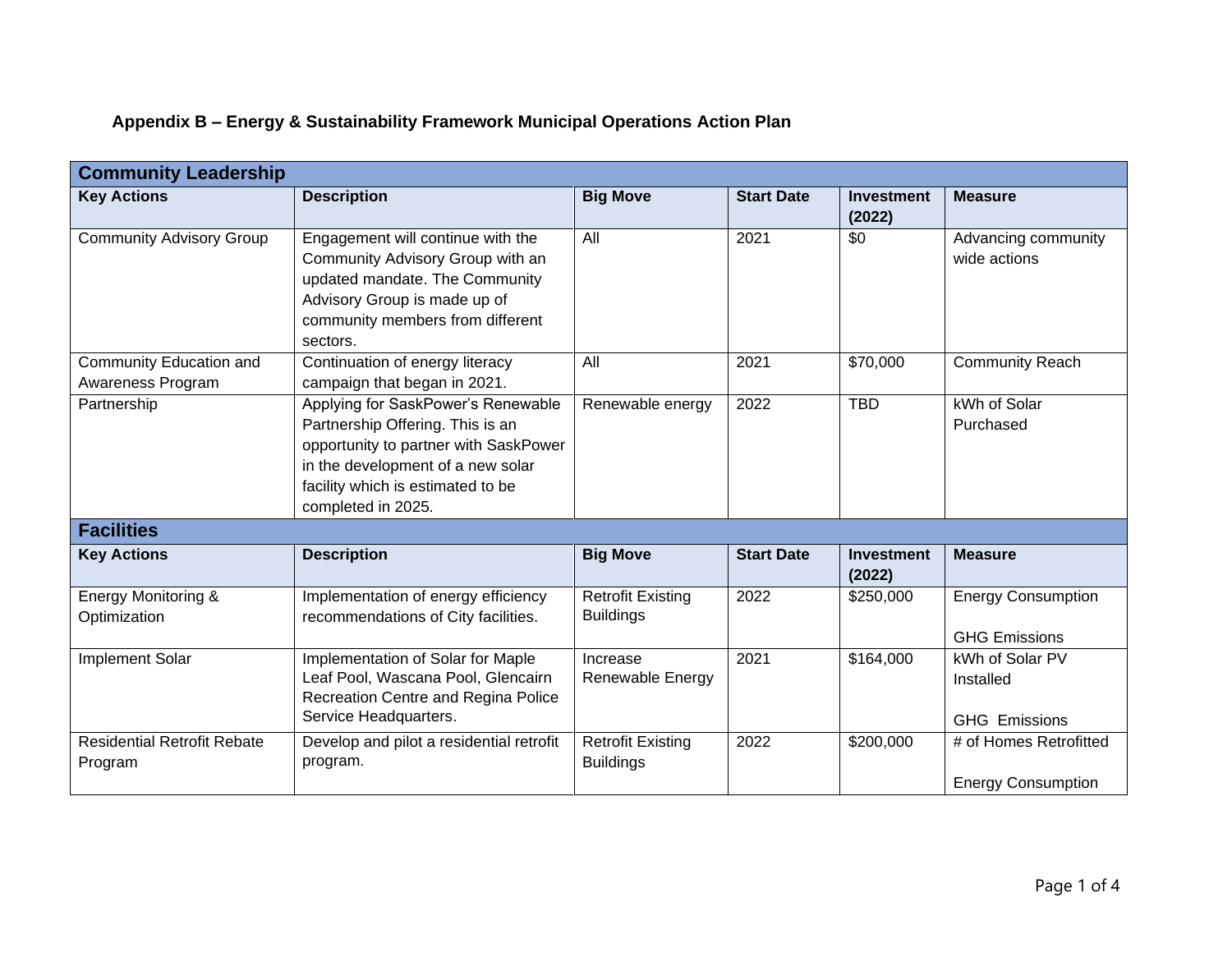| <b>Fleet</b>                                       |                                                                                                                                                      |                                         |                   |                             |                                                                                   |
|----------------------------------------------------|------------------------------------------------------------------------------------------------------------------------------------------------------|-----------------------------------------|-------------------|-----------------------------|-----------------------------------------------------------------------------------|
| <b>Key Actions</b>                                 | <b>Description</b>                                                                                                                                   | <b>Big Move</b>                         | <b>Start Date</b> | <b>Investment</b><br>(2022) | <b>Measure</b>                                                                    |
| <b>Electrification of Light Fleet</b>              | Replacement of light fleet vehicles<br>with electric vehicles.                                                                                       | Low Emissions<br><b>Vehicles</b>        | 2023              | <b>TBD</b>                  | % of Electric Vehicles<br><b>GHG Emissions</b>                                    |
| <b>Electric Vehicle Charging</b><br>Infrastructure | Installation of vehicle charging<br>infrastructure.                                                                                                  | <b>Low Emissions</b><br><b>Vehicles</b> | 2022              | \$50,000                    | # of Electric Vehicle<br><b>Charging Stations</b>                                 |
| <b>Light Fleet Fuel Reduction</b>                  | <b>Implementation of Telematics</b><br>technology in majority of light fleet<br>vehicles to analyze data and reduce<br>fuel consumption.             | Low Emissions<br><b>Vehicles</b>        | 2022              | \$100,000                   | Km Cost<br><b>Fleet Energy</b><br>Consumption<br><b>GHG Emissions</b>             |
| <b>Light Fleet Ratchet</b>                         | Introduce a ratchet system into<br>vehicle replacement process. Use<br>Telematics to analyze utilization to<br>reduce number of light duty vehicles. | <b>Low Emissions</b><br><b>Vehicles</b> | 2022              | \$0                         | # of Light Vehicles<br><b>Fleet Energy</b><br>Consumption<br><b>GHG Emissions</b> |
| <b>Scheduling Optimization</b>                     | Implement scheduling software that<br>will increase efficiencies in resource<br>deployment (including vehicles).                                     | Low Emissions<br>Vehicles               | 2022              | <b>TBD</b>                  | <b>Fleet Energy</b><br>Consumption<br><b>GHG Emissions</b>                        |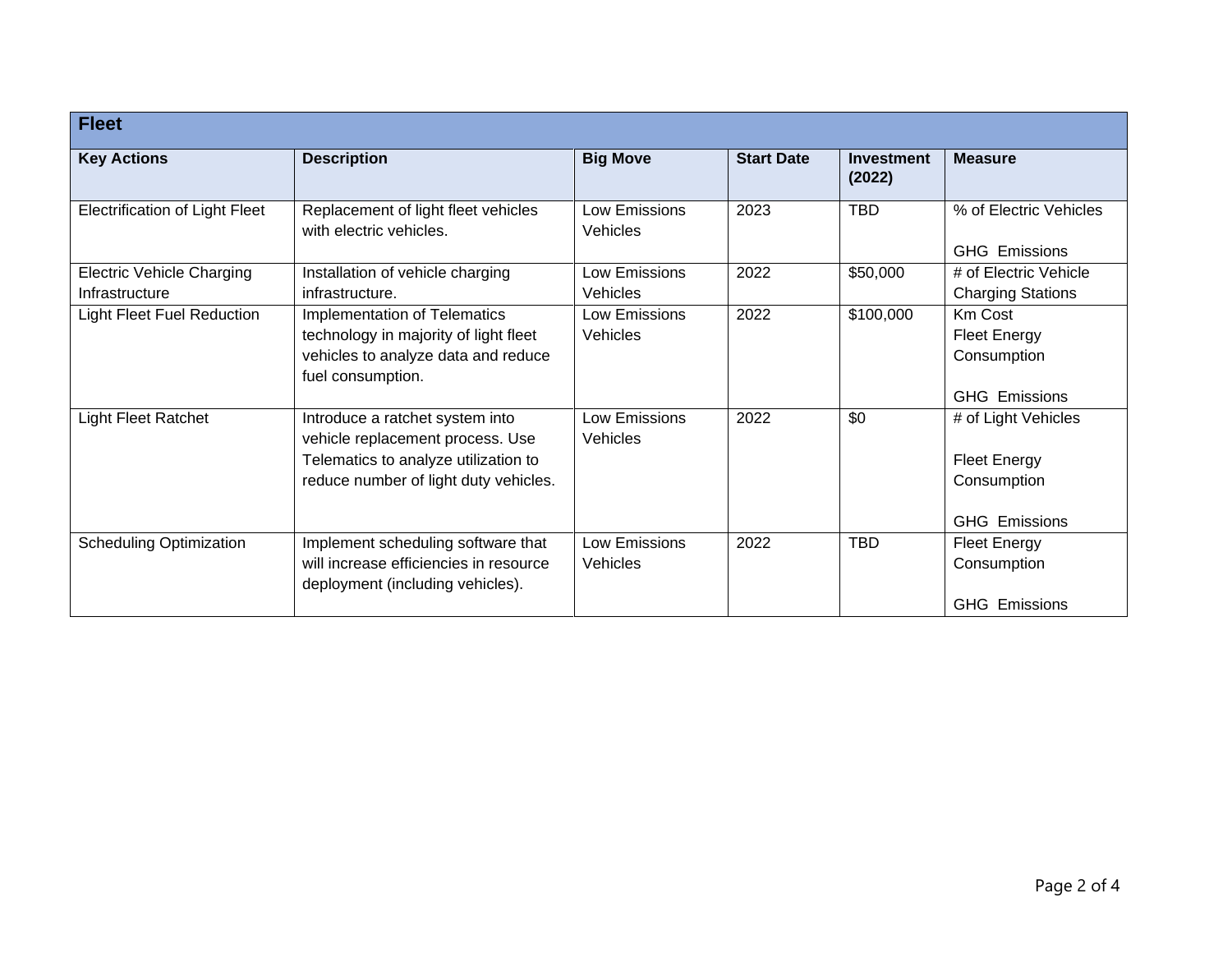| <b>Landfill / Waste Diversion</b>        |                                                                                                                                                                                  |                                  |                   |                             |                                                                                                                                                                           |  |
|------------------------------------------|----------------------------------------------------------------------------------------------------------------------------------------------------------------------------------|----------------------------------|-------------------|-----------------------------|---------------------------------------------------------------------------------------------------------------------------------------------------------------------------|--|
| <b>Key Actions</b>                       | <b>Description</b>                                                                                                                                                               | <b>Big Move</b>                  | <b>Start Date</b> | <b>Investment</b><br>(2022) | <b>Measure</b>                                                                                                                                                            |  |
| Curbside Food & Yard Waste<br>(Organics) | Implement community-wide organics<br>program (2023).                                                                                                                             | <b>Additional Action</b>         | 2023              | \$5,500,000                 | % Residential Waste<br><b>Diverted</b><br><b>Tonnes of Solid Waste</b><br>per Household<br><b>Tonnes of Solid Waste</b><br>Diverted per Household<br><b>GHG Emissions</b> |  |
| Landfill Gas to Energy                   | Process of collecting methane gas<br>from the landfill to turn it into power.                                                                                                    | Increase<br>Renewable Energy     | On-going          | \$0                         | Renewable Energy<br>Produced<br><b>GHG Emissions</b>                                                                                                                      |  |
| <b>Transit</b>                           |                                                                                                                                                                                  |                                  |                   |                             |                                                                                                                                                                           |  |
| <b>Key Actions</b>                       | <b>Description</b>                                                                                                                                                               | <b>Big Move</b>                  | <b>Start Date</b> | <b>Investment</b><br>(2022) | <b>Measure</b>                                                                                                                                                            |  |
| <b>Electrification of Buses</b>          | Preliminary Engineering Design for<br>Transit Operations (to prepare transit<br>buildings for alternate fuel buses).<br>Replacement of fuel buses to electric<br>begins in 2024. | Low Emissions<br>Vehicles        | 2022              | \$200,000                   | % Electric Fleet<br><b>Fleet Energy</b><br>Consumption<br><b>GHG Emissions</b>                                                                                            |  |
| <b>On-demand Transit</b>                 | Continuation and expansion of on-<br>demand transit routing to optimize<br>transit routing.                                                                                      | <b>Low Emissions</b><br>Vehicles | <b>TBD</b>        | <b>TBD</b>                  | <b>Fleet Energy</b><br>Consumption<br># of Buses<br><b>GHG Emissions</b>                                                                                                  |  |